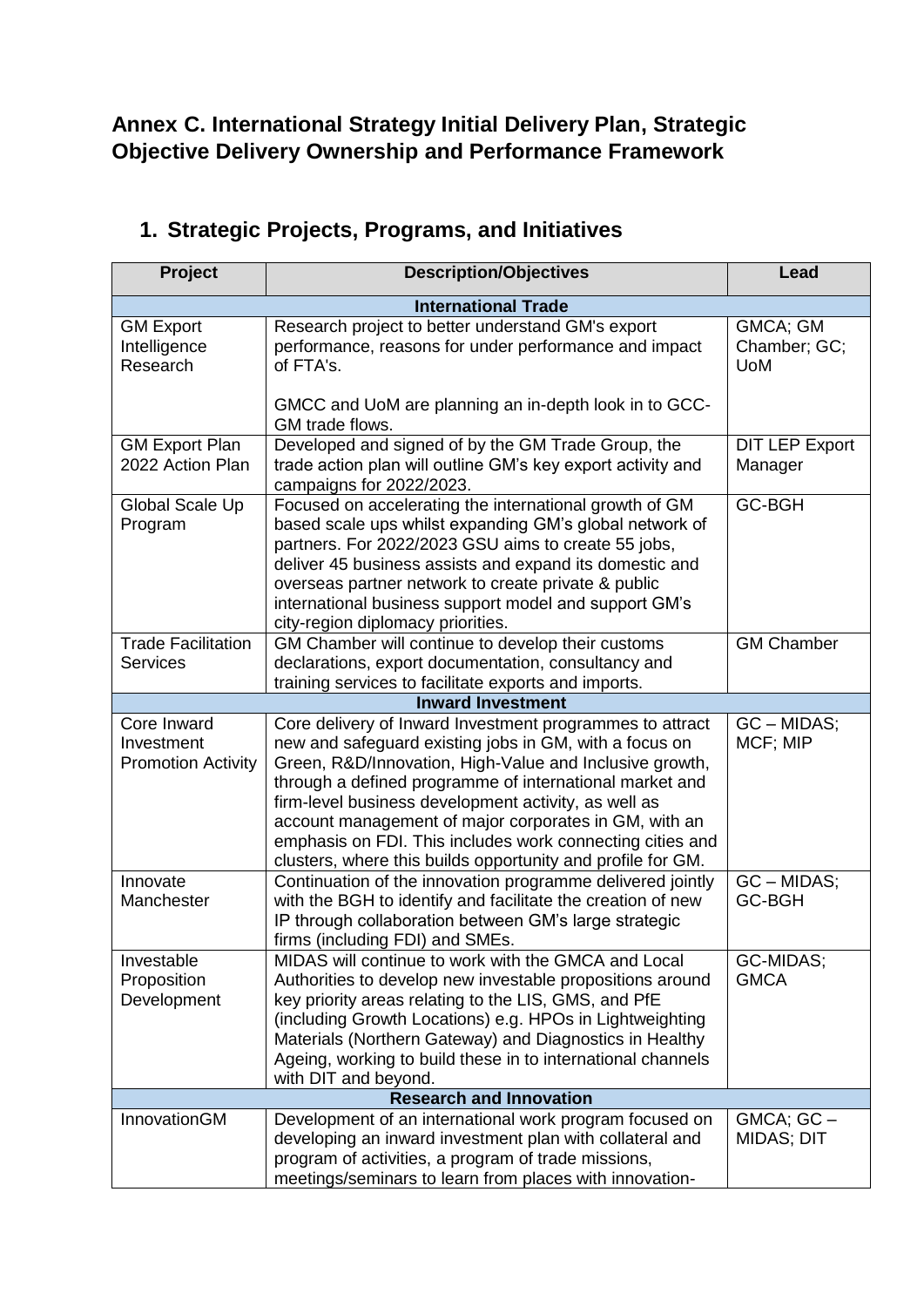|                                                                                                       | intensive economies and sharing GM learning of what                                                                                                                                                                                                                                                                                                                  |                                                         |  |  |
|-------------------------------------------------------------------------------------------------------|----------------------------------------------------------------------------------------------------------------------------------------------------------------------------------------------------------------------------------------------------------------------------------------------------------------------------------------------------------------------|---------------------------------------------------------|--|--|
| works to improve our global reputation.<br><b>The Visitor Economy</b>                                 |                                                                                                                                                                                                                                                                                                                                                                      |                                                         |  |  |
| GM 5-year<br><b>Tourism Strategy</b>                                                                  | In 2022 Marketing Manchester will publish a new tourism<br>strategy for the city-region focused helping recover the<br>industry from the effects of the pandemic.                                                                                                                                                                                                    | GC-MM; IMAB;<br><b>GMCA</b>                             |  |  |
| <b>DMO Review</b><br>Implementation                                                                   | GM will continue to influence the delivery of the National<br>Tourism Recovery Strategy and the implementation of the<br>de Bois strategic review of DMOs                                                                                                                                                                                                            | $GC - MM;$<br>IMAB; GMCA                                |  |  |
| <b>City Strategic</b><br>Partnerships                                                                 | Reinstate existing, and develop new, city to city strategic<br>partnerships, aligned to GM & VisitBritain priorities<br>including New York City partnership, Barcelona and<br>Ireland.                                                                                                                                                                               | GC-MM; MAG;<br>VB; GMCA;<br><b>Airlines</b>             |  |  |
| Marketing and<br>Communications<br>promotion of<br>Visitor Economy                                    | Deliver Visitor Economy marketing and communications<br>plans (incl Tourism, Hospitality & Leisure, sport & culture)                                                                                                                                                                                                                                                 | $GC - MM$ , $VB$ ,<br>MAG, DMOs,<br>TIER, &<br>partners |  |  |
| Visitor Economy<br>Research<br>Programme                                                              | Produce programme of research and insights to inform the<br><b>GM Visitor Economy Sector</b>                                                                                                                                                                                                                                                                         | $GC - MM$                                               |  |  |
| <b>Business</b><br>Conference &<br><b>Major Sporting</b><br><b>Events Promotion</b><br>and Attraction | Deliver promotion and attraction of Greater Manchester as<br>a place to host business visits and sporting events                                                                                                                                                                                                                                                     | $GC - MM$ , $VB$ ,<br><b>GM Convention</b><br>partners  |  |  |
|                                                                                                       | <b>International Students</b>                                                                                                                                                                                                                                                                                                                                        |                                                         |  |  |
| Manchester<br>China Friendship<br>Program                                                             | MCF will pilot a new initiative with MCI and the UoM to<br>create a programme of events aimed at increasing<br>integration of international students into Manchester<br>University life.                                                                                                                                                                             | MCF;<br>Manchester<br>China Institute<br>(MCI); UoM     |  |  |
|                                                                                                       | <b>Global Perception and Reputation</b>                                                                                                                                                                                                                                                                                                                              |                                                         |  |  |
| Greater<br>Manchester<br>Benchmarking<br><b>Work</b>                                                  | Last year MM undertook a piece of work to identify key<br>benchmarks where GM can look to improve its<br>international reputation on specific indices including the<br>Global Resonance World Cites Index. An action plan has<br>been developed which is now being implemented.<br>Benchmarking Plans being implemented with the support<br>of a cohort of students. | GC - MM                                                 |  |  |
| Promotion of GM<br>Economic Vision<br>themes and LIS<br><b>Priority Sectors</b>                       | Develop and deliver comms plan to promote GM<br>Economic Vision themes (innovation, digital and green)<br>and LIS priority sectors via content curation & comms                                                                                                                                                                                                      | GC-MM, GMCA,<br>LEP, Unis &<br><b>Partners</b>          |  |  |
| <b>Connectivity</b>                                                                                   |                                                                                                                                                                                                                                                                                                                                                                      |                                                         |  |  |
| Re-instating<br>Long-Haul<br>connectivity                                                             | MIDAS, MCF and MIP will prioritise working with MAG to<br>re-instate direct route connectivity to US, China and India<br>recognising the clear direct and indirect value of these<br>routes hold for GM and the wider North.                                                                                                                                         | GC-MIDAS; GC<br>$-$ MIP; GC-<br>MCF; MAG                |  |  |
| <b>Travel Trade</b>                                                                                   | Work with the travel trade in priority markets to grow back<br>passenger numbers and increase the number of<br>international passengers arriving at Manchester Airport.                                                                                                                                                                                              | $GC - MM$<br>VB, MAG                                    |  |  |
| <b>City-region Diplomacy</b>                                                                          |                                                                                                                                                                                                                                                                                                                                                                      |                                                         |  |  |
| <b>Market Strategies</b>                                                                              | Refresh GM India Strategy<br>Refresh GM China Strategy<br>$\bullet$                                                                                                                                                                                                                                                                                                  | $\bullet$ MIP<br>$\bullet$ MCF                          |  |  |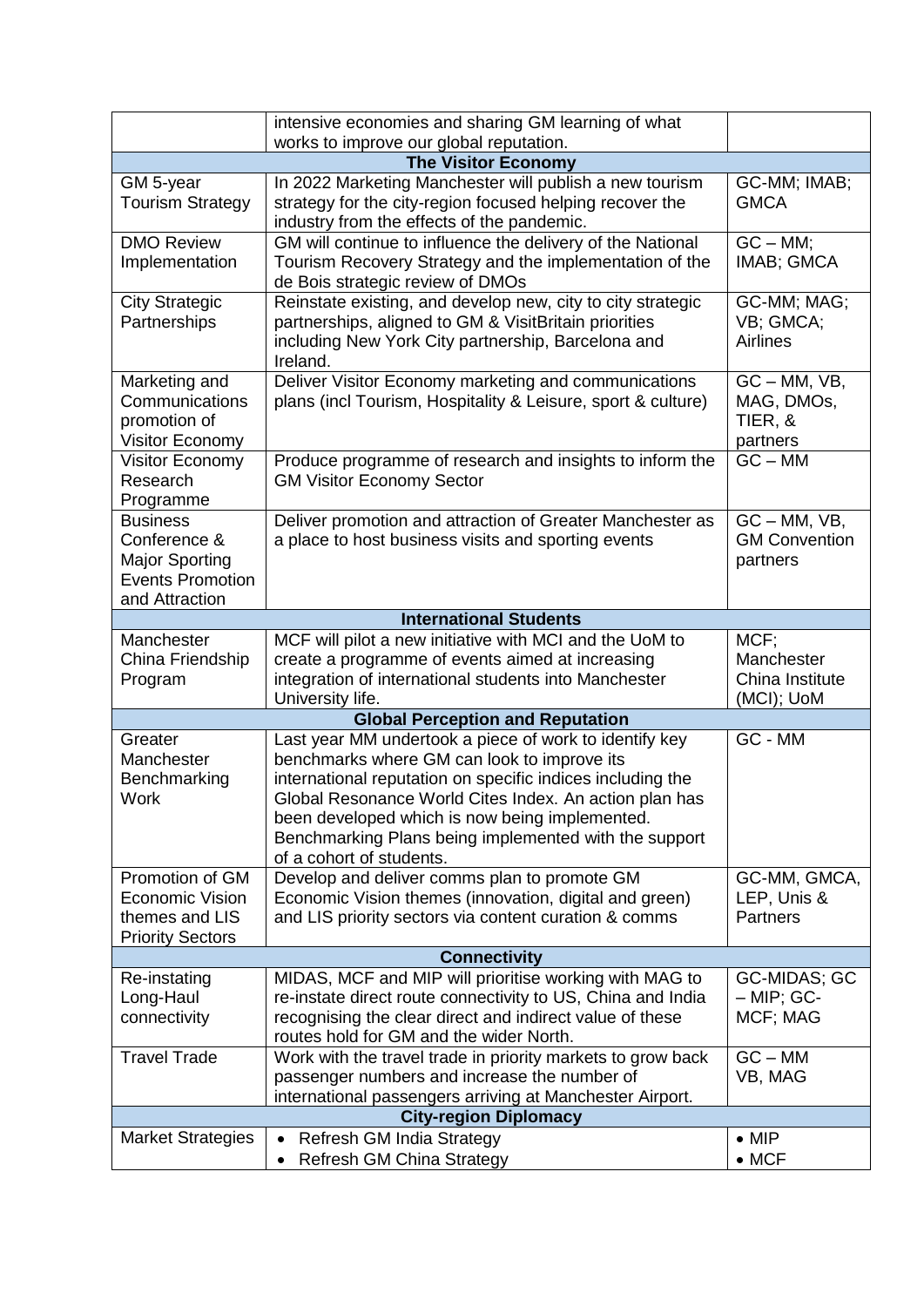|                                                                                               | • Continue the coordination of the GM-Japan Steering<br>Group and developing a 2022 GM-Japan Delivery Plan<br>Establish and coordinate the GM-Pakistan Steering<br>Group<br>Continue the coordination of the GM-Bangladesh<br>Partnership Board                                                                                                                                                                    | • Honorary<br>Consul of JP<br>$\bullet$ GMCA |
|-----------------------------------------------------------------------------------------------|--------------------------------------------------------------------------------------------------------------------------------------------------------------------------------------------------------------------------------------------------------------------------------------------------------------------------------------------------------------------------------------------------------------------|----------------------------------------------|
| Osaka City<br>Partnership                                                                     | Develop a GM-Osaka IURC Delivery Plan.<br>Delivery three webinars - energy/buildings/heat/waste<br>Organise Officers visit to Osaka and host delegation from<br>Osaka in late autumn                                                                                                                                                                                                                               | GMCA; GM-<br>Japan Steering<br>Group         |
| <b>Ruhr Metropole</b><br>Strategic<br>Partnership                                             | Host return visit from the Ruhr<br>Deliver the MoU                                                                                                                                                                                                                                                                                                                                                                 | <b>GMCA</b>                                  |
| Austin, Texas                                                                                 | Explore opportunities to develop and sign a Mayoral city-<br>to-city MoU with Austin                                                                                                                                                                                                                                                                                                                               | <b>GC-MIDAS</b><br><b>GMCA</b>               |
| Embassy and<br>Consulate<br>Engagement                                                        | GM is now home to 15 consulate generals. We will<br>continue to engage actively with foreign diplomatic teams<br>based locally and build on our relationships with key<br>embassies and high commissions in London to support the<br>delivery of our priorities.                                                                                                                                                   | <b>GMCA</b>                                  |
| Manchester<br>Network for<br>Creative and<br>Cultural<br>Collaboration with<br>China (MANCCC) | Network aims to harness cultural soft power to support<br>Greater Manchester reputation and relationships in China.<br>By aligning cultural, civic and business interests and<br>focussing on creative, digital and tech industries the<br>partnership will provide social and economic opportunities<br>for business and residents.                                                                               | $MCC$ ; $GC -$<br><b>MCF</b>                 |
| <b>Wuhan Sister City</b><br>Link                                                              | Manchester Leaders signed a 2-year action in mid-2021<br>committing to continued collaboration to serve economic<br>and social development between the two cities. The action<br>plan has a particular focus on government exchange, T&I,<br>Life Sciences/Health, Climate Change, Advanced<br>Manufacturing, Education, Science and Tech, Culture and<br>Tourism and Sports.                                      | <b>MCC</b>                                   |
| <b>MCC</b><br>International<br><b>Delivery Plan</b>                                           | International delivery and policy exchange delivery plan<br>being developed for 2022 to 2025 - aligned with "Our<br>Manchester".                                                                                                                                                                                                                                                                                   | <b>MCC</b>                                   |
| <b>GM-Sylhet MoU</b>                                                                          | Continue delivering the MoU singed in 2019, with<br>particular on the following projects:<br>Sylhet First Waste Management Strategy - delivery of<br>feasibility study with support from the FCDO and the<br>World Investment Bank.<br>Non-Residential Day - develop first GM-Sylhet NRD.<br>Health and Social Care Educational Programme.<br>Explore opportunities to develop economic links via<br>GMCC and DIT. | <b>GMCA</b>                                  |
| <b>GM-Pakistan</b>                                                                            | Develop a GM-PK Strategy covering three themes:<br><b>Educational Links</b><br><b>Trading and Investment</b><br><b>Culture, Sports and Communities</b>                                                                                                                                                                                                                                                             | <b>GMCA</b>                                  |
| Wider                                                                                         | Continue GM engagement with other international partner                                                                                                                                                                                                                                                                                                                                                            | <b>GMCA</b>                                  |
| International City<br>Partners                                                                | cities - such as Barcelona, Paris, Grand Lyon, Oslo, NYC<br>and Ulsan; and explore new city/regional partnerships that                                                                                                                                                                                                                                                                                             |                                              |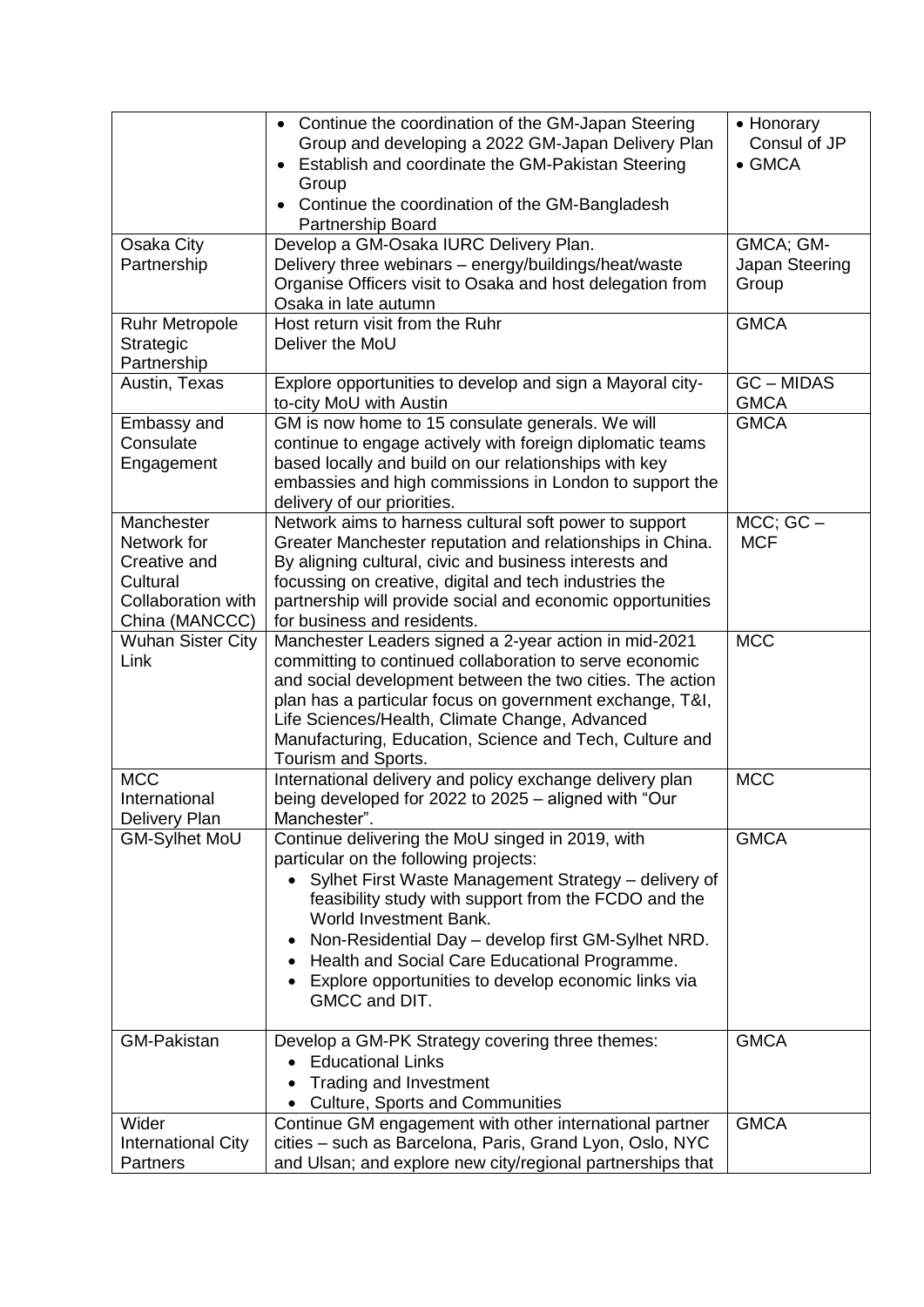|                       | further our international ambitions - e.g. Ireland, Israel,<br>Cologne, etc                                     |             |
|-----------------------|-----------------------------------------------------------------------------------------------------------------|-------------|
| COP26 Follow up       | Follow up on COP26 Mayors Panel Event in Glasgow.<br>Explore opportunities for GM joining C40                   | <b>GMCA</b> |
| <b>China Shared</b>   | MCF will continue to deliver the "Shared Future" interview                                                      | GC - MCF    |
| <b>Futures Series</b> | podcast series aimed at improving people-to-people links                                                        |             |
|                       | between GM and China.                                                                                           |             |
|                       |                                                                                                                 |             |
|                       | <b>Networks</b>                                                                                                 |             |
| <b>Eurocities</b>     | MCC are an active member of Eurocities, MCC's                                                                   | <b>MCC</b>  |
|                       | engagement in 2022 will focus on policy exchange in                                                             |             |
|                       | areas such as Inequality, Housing and Climate Change,                                                           |             |
|                       | focused on sharing their approaches and learning from                                                           |             |
|                       | others to enhance and support policy making locally.                                                            |             |
| Mayors for Peace      | Mayors for Peace was established in 1982 by the Mayor of                                                        | <b>MCC</b>  |
| and NfLA              | Hiroshima during the UN Conference on Disarmament that                                                          |             |
|                       | year in New York. Manchester joined in 1984 and forged                                                          |             |
|                       | close links with Hiroshima and Nagasaki. It became Vice                                                         |             |
|                       | President in 2001, Lead City in 2013 and set up UK and                                                          |             |
|                       | Ireland Chapter in 2015. Manchester is also Vice Chair of                                                       |             |
|                       | the Newly established European Chapter and works<br>closely with the other nine European lead cities. This work |             |
|                       | will continue over the strategy period and aims to join up                                                      |             |
|                       | more closely with wider international priorities.                                                               |             |
| World Innovative      | This initiative, led by Shenzhen Government connects                                                            | GC - MCF    |
| <b>Cities Network</b> | innovative cities to create a cooperative global network.                                                       |             |
| (Shenzhen)            | MCF have been tasked with navigating Greater                                                                    |             |
|                       | Manchester's involvement and to join up with key                                                                |             |
|                       | initiatives across the city-region.                                                                             |             |

## **2. Greater Manchester International Strategy – Priority Delivery**

The below table outlines the organisations responsible for delivering each strategic objective in the Greater Manchester International Strategy.

|     | <b>Strategic Objective</b>                                                                                                                                                                                                                                                  | <b>Programmes of activity</b><br>or lead organisation that<br>plays a<br>significant/important<br>role in attainment of<br>strategic objective. |
|-----|-----------------------------------------------------------------------------------------------------------------------------------------------------------------------------------------------------------------------------------------------------------------------------|-------------------------------------------------------------------------------------------------------------------------------------------------|
|     | <b>Trade</b>                                                                                                                                                                                                                                                                |                                                                                                                                                 |
| 1.1 | Work with national government on the delivery of the<br>new national export strategy and regional export<br>strategy, coordinating efforts to identify sector and<br>market opportunities for the city-region in tandem with<br>the Northern Powerhouse.                    | <b>GM Trade Group</b><br>GC<br><b>GMCA</b>                                                                                                      |
| 1.2 | Continue to support our exporters to understand the<br>opportunities and challenges emerging from EU Exit<br>and COVID, ensuring where possible that we maintain<br>export market value share within our top markets such<br>as the EU, the United States, India and China. | DIT                                                                                                                                             |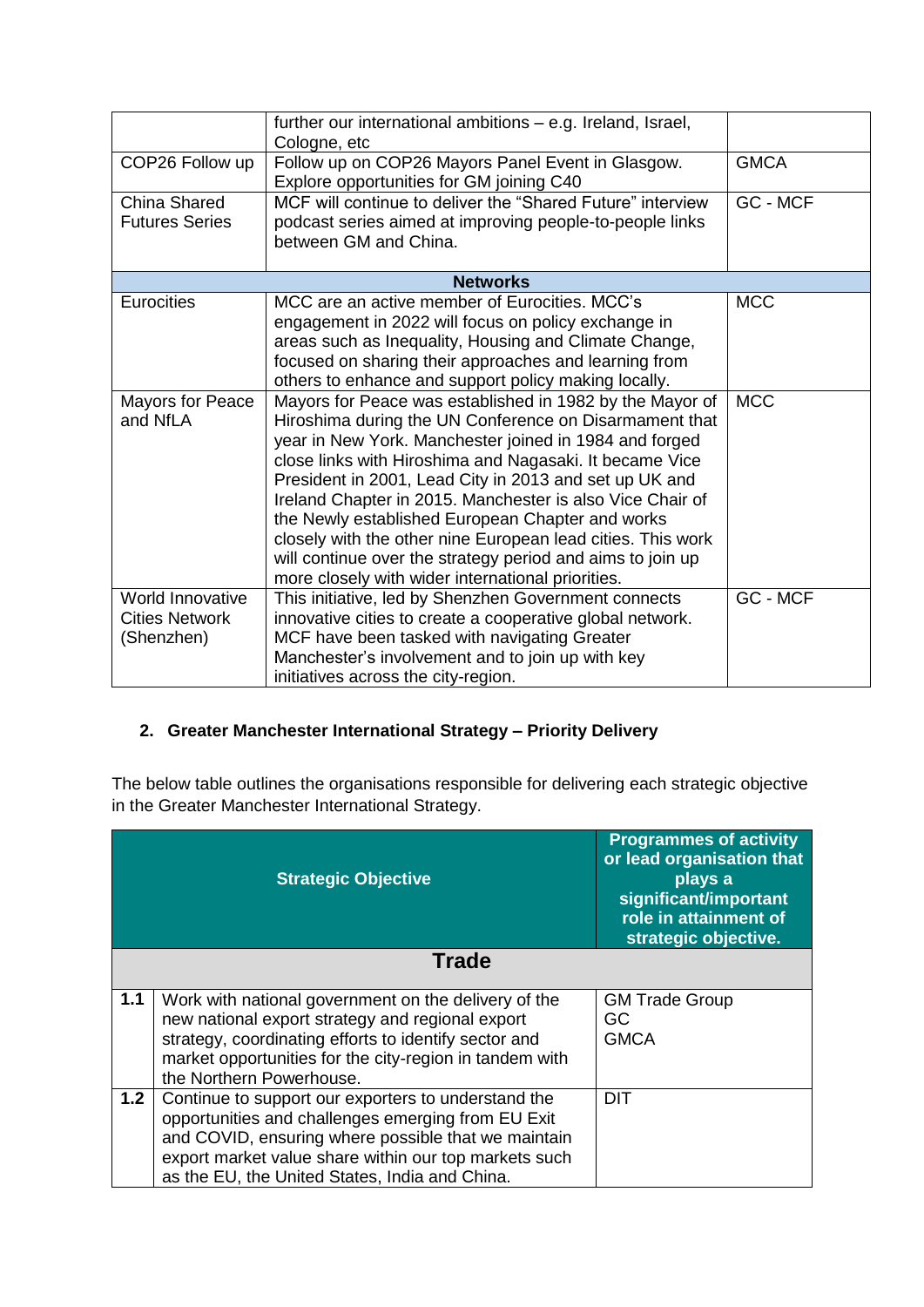| 1.3 | Continue to monitor the development of UK Free Trade                                                         | <b>GM Trade Group</b>                        |
|-----|--------------------------------------------------------------------------------------------------------------|----------------------------------------------|
|     | Agreements and consider what they mean for our                                                               | <b>DIT</b>                                   |
|     | business base and our export market diversification. We                                                      | <b>GM Chamber</b>                            |
|     | will continue to work with DIT to promote them and                                                           |                                              |
|     | encourage our businesses to explore a wider variety of                                                       |                                              |
|     | international markets.                                                                                       |                                              |
| 1.4 | Coordinate efforts across Greater Manchester                                                                 | <b>GM Trade Intelligence</b>                 |
|     | stakeholders to improve our international trade                                                              | Project (GMCA)                               |
|     | intelligence to enable more effective target setting in the                                                  |                                              |
|     | future, improve our monitoring mechanisms as well as                                                         |                                              |
|     | design and implement more targeted support.                                                                  |                                              |
| 1.5 | Continue working to create a fully integrated business                                                       | <b>GM Trade Group</b>                        |
|     | export offer through strong joint working with the<br>Department for International Trade, Greater Manchester | Global Scale up Program<br><b>GM Chamber</b> |
|     | Chamber of Commerce, and the business organisations                                                          | <b>DIT</b>                                   |
|     | in delivery planning, sharing of sector/market expertise                                                     |                                              |
|     | and maximising 'Northern' export presence at key                                                             |                                              |
|     | missions ensuring exporters have the tools and                                                               |                                              |
|     | resources to expand into new markets.                                                                        |                                              |
| 1.6 | Work in partnership with the FCDO and DIT to develop                                                         | <b>City-region Diplomacy</b>                 |
|     | and enhance existing relationships with the UK's priority                                                    | Plan (Export Pilot)                          |
|     | markets including the US, Japan and EU, leveraging the                                                       | <b>GM Export Plan and</b>                    |
|     | region's existing relationships and city-to-city links and                                                   | <b>Export Pilot</b>                          |
|     | political leadership to support Exporters to access new                                                      |                                              |
|     | opportunities overseas.                                                                                      |                                              |
| 1.7 | Work in partnership with DIT and the UK Embassy                                                              | <b>GMCA Mayoral Missions</b>                 |
|     | network overseas to deliver Mayoral missions to Ireland                                                      | Program                                      |
|     | and Europe, Bangladesh, Pakistan, Japan, India and                                                           |                                              |
|     | the US over the next three years, ensuring that Trade                                                        |                                              |
|     | sits as a central priority and our businesses are                                                            |                                              |
|     | presented with new opportunities.                                                                            |                                              |
|     | <b>Investment (FDI &amp; FCI)</b>                                                                            |                                              |
| 2.1 | Target FDI in GM's frontier sectors, focused on                                                              | <b>GC - MIDAS</b>                            |
|     | attracting greener, transformational projects which                                                          |                                              |
|     | support our inclusive agenda, targeting markets and                                                          |                                              |
|     | working with places which we have identified as global                                                       |                                              |
|     | growth centres of innovation.                                                                                |                                              |
| 2.2 | Work across Greater Manchester to re-instil confidence                                                       | <b>GC - MIDAS</b>                            |
|     | in the investor community, re-building Greater                                                               |                                              |
|     | Manchester's reputation as a top destination to live,                                                        |                                              |
|     | work and invest with investment opportunities for                                                            |                                              |
|     | businesses across a range of sectors including Creative                                                      |                                              |
|     | & Media, Digital & Tech, Advanced Manufacturing,<br>Clean Growth and Health Innovation.                      |                                              |
| 2.3 | Continue to monitor short term trends and implications                                                       | <b>GC - MIDAS</b>                            |
|     | for FDI emerging from COVID-19 and the UK's                                                                  |                                              |
|     | departure from the EU, identifying any challenges and                                                        |                                              |
|     | future opportunities, and ensuring the city-region's FDI                                                     |                                              |
|     | strategy is steered accordingly.                                                                             |                                              |
| 2.4 | Coordinate efforts across our business support                                                               | <b>GC - MIDAS</b>                            |
|     | organisations to maintain and grow our existing investor                                                     | GC - BGH                                     |
|     | base, offering support where possible to add complexity                                                      |                                              |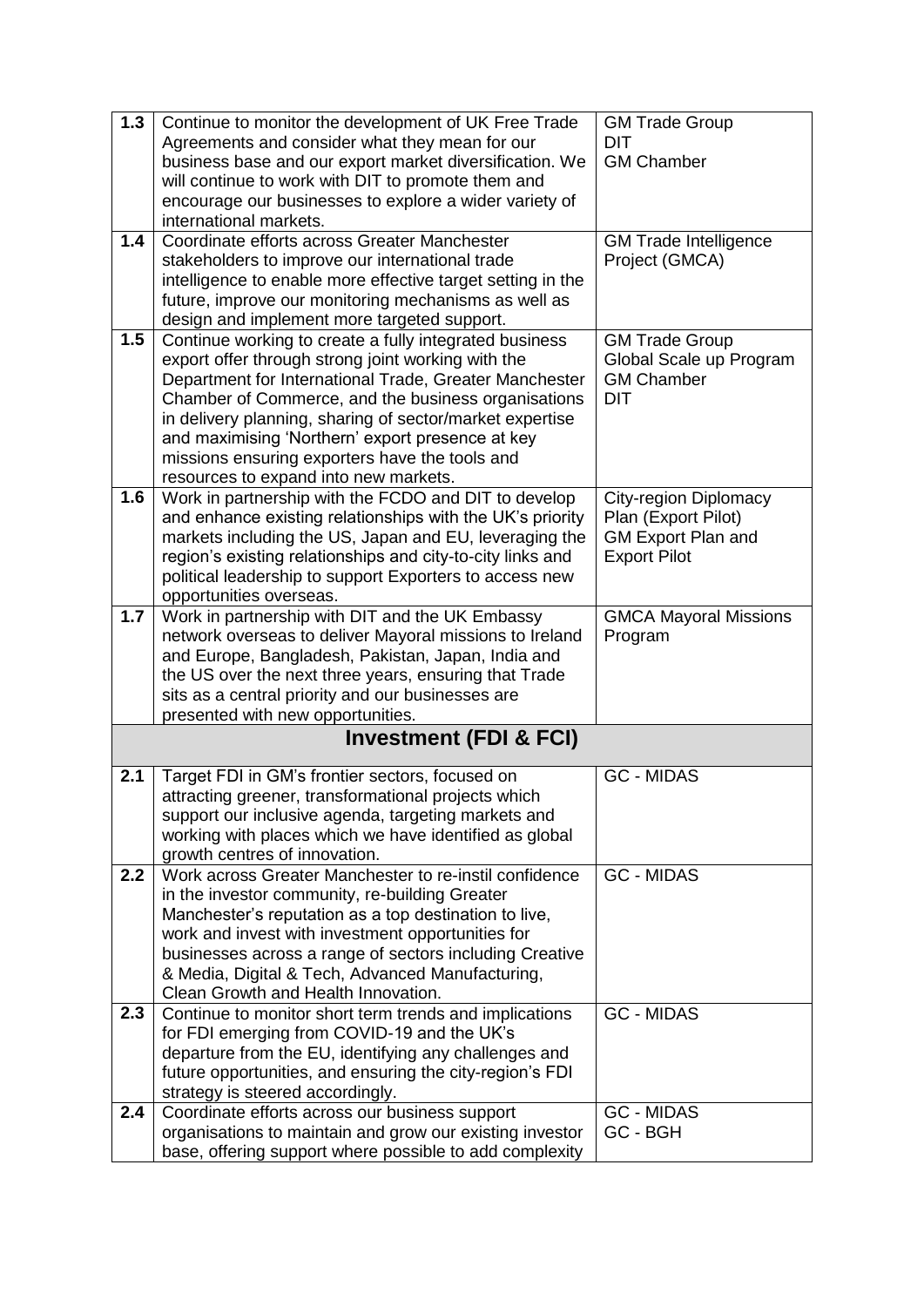|     | to existing operations, further embedding companies in<br>Greater Manchester's ecosystem.                                                                                                                                                                                                                                                                                                                                                                                                             |                                                                                                              |
|-----|-------------------------------------------------------------------------------------------------------------------------------------------------------------------------------------------------------------------------------------------------------------------------------------------------------------------------------------------------------------------------------------------------------------------------------------------------------------------------------------------------------|--------------------------------------------------------------------------------------------------------------|
| 2.5 | Work with national government on the development and<br>delivery of the new national investment strategy,<br>supporting the levelling up agenda and ensuring a fairer<br>distribution of foreign investment across UK regions.                                                                                                                                                                                                                                                                        | <b>MIDAS</b><br><b>GMCA</b>                                                                                  |
| 2.6 | Support Greater Manchester's 2038 carbon neutrality<br>target, by working closely with our foreign-owned<br>companies to support them on their transition to Net<br>Zero, ensuring we mitigate divestment threats and<br>secure high-value green reinvestment.                                                                                                                                                                                                                                        | <b>GC - MIDAS</b><br><b>GMCA - GM Environment</b><br>Team<br><b>GMCA - GM Investment</b><br>Team<br>GC - BGH |
| 2.7 | Translate the city-region's strategic vision into strong<br>sector propositions and defined market opportunities for<br>international investors and businesses through the<br>development of new propositions around emerging<br>sectors such as Clean Tech, Digital and Cyber,<br>including working with government on the delivery and<br>roll out of additional High Potential Opportunities and<br>strong local focus on developing the skills and talent<br>needed in these sectors/sub-sectors. | <b>GC - MIDAS</b><br>GC - MM<br><b>GMCA - GM Economy</b><br>Team<br><b>GMCA - GM Investment</b><br>Team      |
| 2.8 | Continue to emphasise the strategic importance of UK<br>government working in partnership with Greater<br>Manchester on transformational strategic projects such<br>as Gateway North, giving the GMCA and our IPA a<br>voice at the national table.                                                                                                                                                                                                                                                   | <b>GC - MIDAS</b><br><b>GMCA</b>                                                                             |
| 2.9 | Continue to lobby national government, DIT and the<br>Office for Investment to develop greater incentivisation<br>and co-investment subsidy models for English regions,<br>ensuring the UK continues to remain successful in<br>attracting FDI and delivering on Global Britain.                                                                                                                                                                                                                      | <b>GC - MIDAS</b><br><b>GMCA - Core Investment</b><br>Team<br><b>GMCA - Strategy Team</b>                    |
|     | <b>Research and Innovation</b>                                                                                                                                                                                                                                                                                                                                                                                                                                                                        |                                                                                                              |
| 3.1 | Work with government to use Greater Manchester's<br>assets to put the UK at the forefront of global<br>innovation, supporting Global Britain by leveraging our<br>key sectors such as health innovation, digital, clean<br>technologies, and advanced manufacturing/materials.                                                                                                                                                                                                                        | InnovationGM (UoM, GC -<br>MIDAS)<br><b>GMCA - Economy Team</b>                                              |
| 3.2 | Drive investment into the Innovation Greater<br>Manchester platform in order to crowd in private sector<br>investment and accelerate the development of new<br>assets and ventures of global significance that will<br>pioneer solutions to net zero and health inequalities.                                                                                                                                                                                                                         | <b>GC - MIDAS</b><br><b>GMCA - Core Investment</b><br>Team<br><b>GMCA - Economy Team</b>                     |
| 3.3 | Work in partnership with government to continue<br>attracting large transformational projects in our key<br>sectors which will help transform industries and their<br>supply chains, catalysing the development of world-<br>leading cyber and low carbon technology clusters.                                                                                                                                                                                                                        | <b>MIDAS</b><br><b>GMCA - Core Investment</b><br>Team<br>GMCA - Economy Team                                 |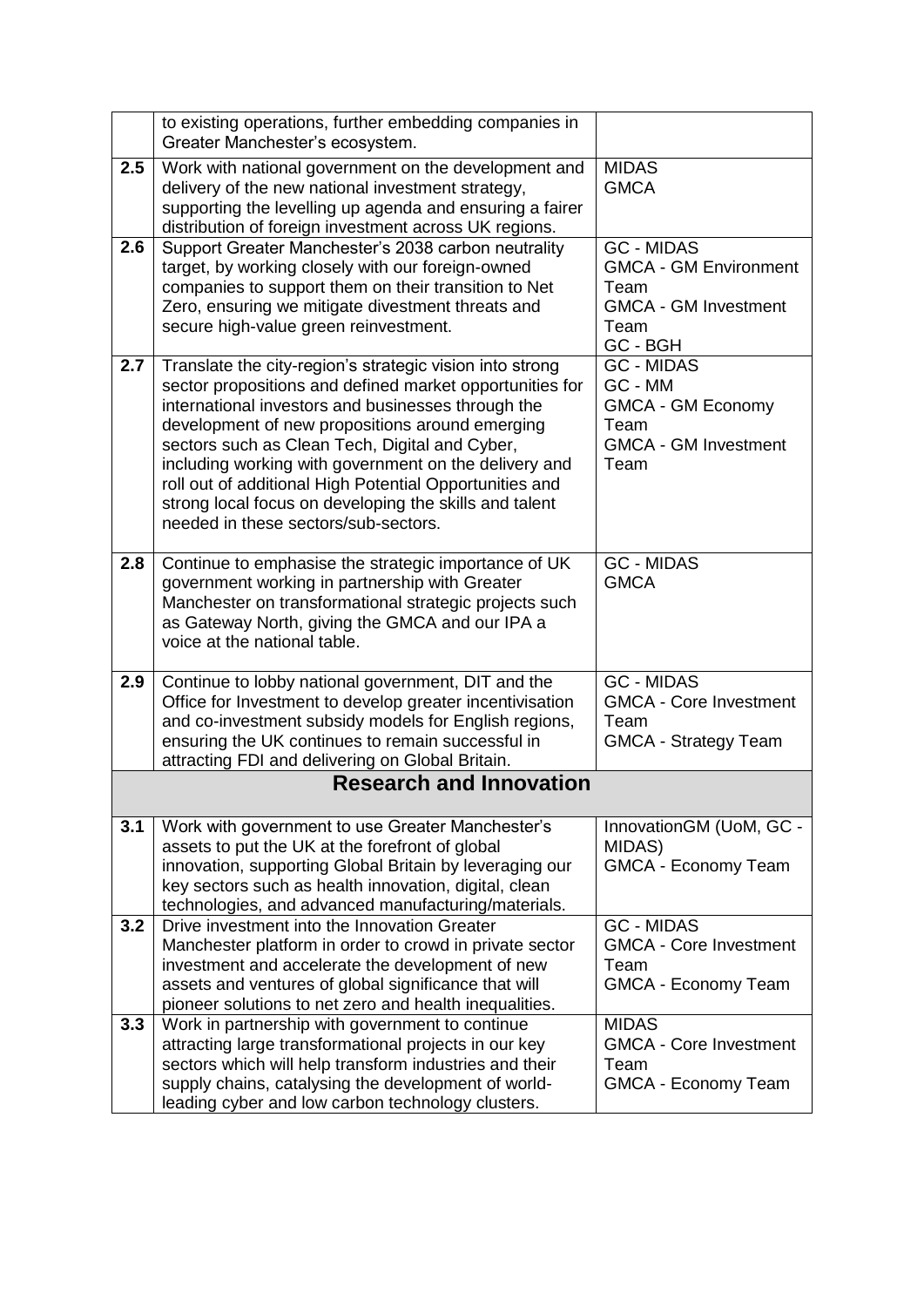| 3.4<br>3.5 | Through Innovation Greater Manchester forge new<br>relationships overseas with global innovation leaders<br>including cities such as Boston, Austin and Tel Aviv, as<br>identified in Innovation Greater Manchester We will also<br>work with national government and independently to<br>build on our relationships with countries such as the US,<br>Canada Ireland, South Korea and Japan, given their<br>world leading innovation capabilities, commercialisation<br>and trade opportunities for our business base.<br>Develop city-to-city relationships and cluster | InnovationGM<br><b>City-region Diplomacy</b><br>Plan<br><b>GC - MIDAS</b><br>GC - Innovate Edge |
|------------|---------------------------------------------------------------------------------------------------------------------------------------------------------------------------------------------------------------------------------------------------------------------------------------------------------------------------------------------------------------------------------------------------------------------------------------------------------------------------------------------------------------------------------------------------------------------------|-------------------------------------------------------------------------------------------------|
|            | partnerships with leading innovation clusters that<br>promote collaboration between institutions, innovation<br>hubs and businesses and connect international scale up<br>programmes to support cross border R&D.                                                                                                                                                                                                                                                                                                                                                         |                                                                                                 |
| 3.6        | Given Greater Manchester's active participation in<br>Horizon Europe and the significant benefits that the EU<br>programmes have brought into Greater Manchester,<br>continue lobbying for full participation in Horizon Europe<br>and highlight any funding gaps left by the UK's decision<br>to opt out of future EU programs, particularly our ability<br>to fund international innovation pilots within our local<br>authorities from programmes such as Interreg or the<br>Urban Innovative Action.                                                                  | <b>GMCA</b> International                                                                       |
|            | <b>The Visitor Economy</b>                                                                                                                                                                                                                                                                                                                                                                                                                                                                                                                                                |                                                                                                 |
| 4.1        | Support and sustain the visitor economy sector as we<br>live with COVID-19 and then support the rebuilding and<br>recovery, working with the Greater Manchester Tourism<br>Industry Economic Recovery Group and with the private<br>sector Local Authorities, as well as other promotional<br>partners including other destination marketing<br>organisations and VisitBritain to re-instil confidence in<br>consumers to travel locally, nationally and<br>internationally.                                                                                              | GC - MM                                                                                         |
| 4.2        | Continue to lobby government about the important role<br>Destination Marketing Organisations like Marketing<br>Manchester play in supporting and delivering the<br>national Tourism Recovery Plan, and increase their<br>influence in national decision-making.                                                                                                                                                                                                                                                                                                           | GC - MM                                                                                         |
| 4.3        | Work with the travel trade in-market to grow back<br>passenger numbers and increase the number of<br>international passengers arriving at Manchester Airport.                                                                                                                                                                                                                                                                                                                                                                                                             | GC - MM                                                                                         |
| 4.4        | Retain and increase Greater Manchester's International<br>visitor market share as the alternative gateway to the<br>UK.                                                                                                                                                                                                                                                                                                                                                                                                                                                   | GC - MM                                                                                         |
| 4.5        | Support and sustain the business and conference<br>sector as we live with COVID-19 and as we shift to<br>rebuilding and recovery, and identify and attract major<br>new sporting and cultural events to be held in the city-<br>region as well as domestic and international business<br>conferences and events that align with and reinforce<br>Greater Manchester's priority sectors.                                                                                                                                                                                   | GC - MM                                                                                         |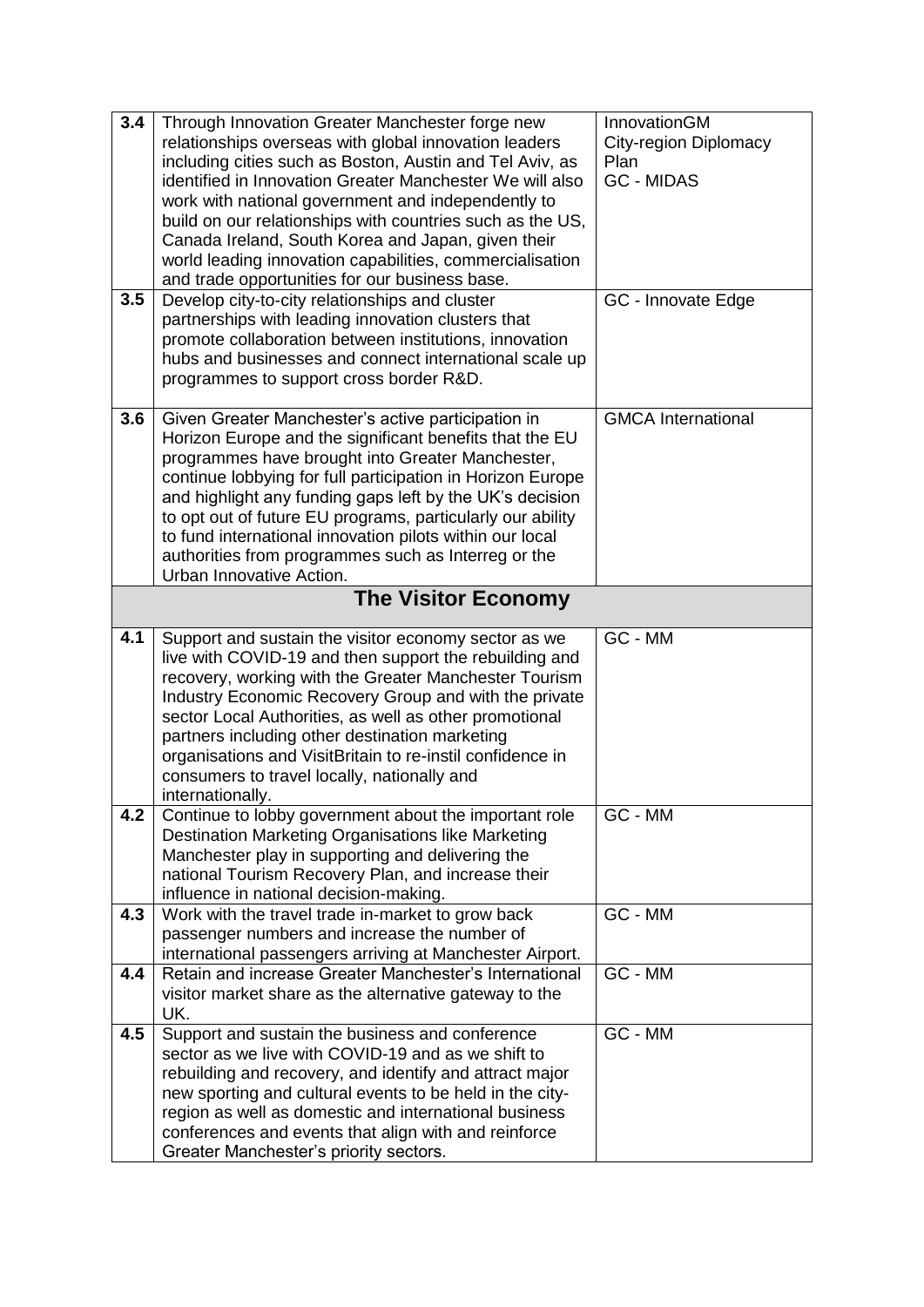| 4.6 | Promote Greater Manchester's cultural, sporting and<br>hospitality assets to gain further recognition as a vibrant                                                                                                                                                                                                                 | GC - MM                                                      |
|-----|------------------------------------------------------------------------------------------------------------------------------------------------------------------------------------------------------------------------------------------------------------------------------------------------------------------------------------|--------------------------------------------------------------|
|     | global city-region.                                                                                                                                                                                                                                                                                                                |                                                              |
| 4.7 | Build on the successes of Greater Manchester's<br>devolved delivery contract with Visit Britain to secure a<br>new sustainable structure focused on greater devolution<br>and anchored around a new 5-year tourism strategy.                                                                                                       | <b>GM 5 Year Tourism</b><br>Strategy (GC - MM)               |
| 4.8 | Work with the Department for Digital, Culture, Media<br>and Sport (DMCS) to establish a network of destination<br>marketing organisations that improves the UK's<br>competitiveness and productivity in the visitor economy<br>sector and for Global Britain.                                                                      | GC - MM                                                      |
|     | <b>International Students</b>                                                                                                                                                                                                                                                                                                      |                                                              |
| 5.1 | Coordinate efforts across Greater Manchester to<br>promote the region as a welcoming and vibrant place to<br>study.                                                                                                                                                                                                                | GC - MM (Find your<br>space)                                 |
| 5.2 | Stride ahead of our competitor cities to enhance Greater<br>Manchester's student offer, ensuring we remain<br>competitive globally as a great place to study, using our<br>extensive international relations and networks to drive<br>new and innovative activity.                                                                 |                                                              |
| 5.3 | Explore what opportunities the new Graduate<br>Immigration Route presents for supporting the<br>diversification of Greater Manchester's international<br>student population and for increasing the number of<br>international students who chose to stay and work in<br>Greater Manchester after graduation.                       |                                                              |
| 5.4 | Consider how Greater Manchester can better engage<br>with the city-region's universities to engage with the<br>international Alumni network, recognising that<br>international students are life-long ambassadors for the<br>city-region.                                                                                          |                                                              |
|     | <b>Global Perception and Reputation</b>                                                                                                                                                                                                                                                                                            |                                                              |
| 6.1 | In response to the emerging challenges of COVID-19,<br>continue promoting Greater Manchester as a<br>welcoming, diverse and vibrant city-region and a great<br>place to visit, invest, meet, study and live.                                                                                                                       | GC - MM                                                      |
| 6.2 | Recognise the critical importance our place assets have<br>in building a globally competitive region, coordinating<br>efforts across Greater Manchester to lobby government<br>and secure additional investment in our offering<br>recognising the importance that culture and life<br>enriching qualities bring to our residents. | GC - MM<br>Culture Leaders group<br><b>GMCA Culture Team</b> |
| 6.3 | Tell Greater Manchester's story to the world, initiating<br>focused and sustained communication of Greater<br>Manchester's ambitions, unique selling points and<br>frontier sectors through our Green, Digital and<br>Innovation campaigns.                                                                                        | GC-MM                                                        |
| 6.4 | Strengthen Greater Manchester's global position and<br>perceptions by implementing the Business of Cities<br>research recommendations and Benchmarking work,<br>ensuring we continue to track our progress against our                                                                                                             | GC-MM                                                        |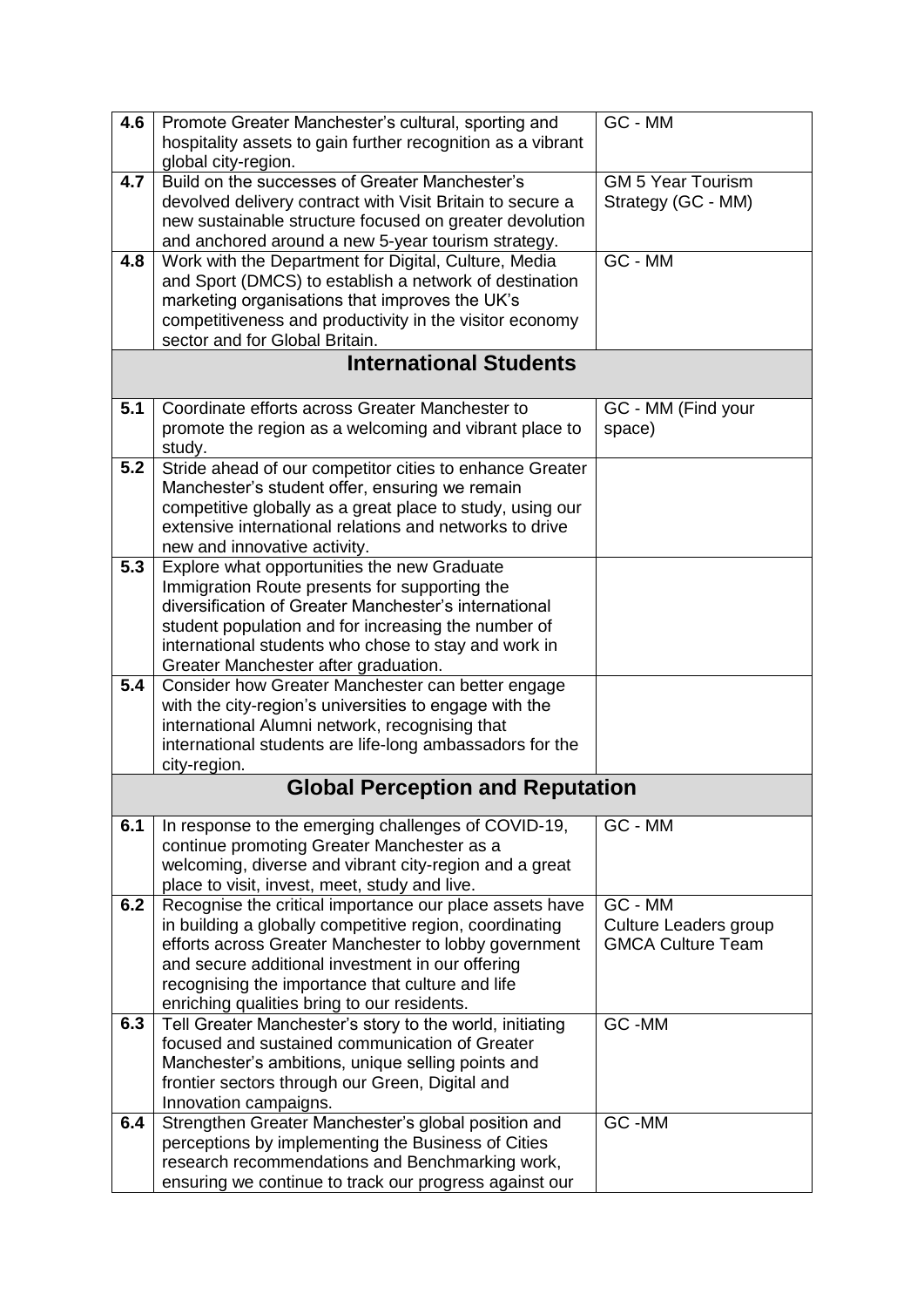|     | defined indices, driving resource and investment in to<br>improving our international perception.                                                                                                                                                                                                                                                                                                                                                                                                                                                  |                                                                             |
|-----|----------------------------------------------------------------------------------------------------------------------------------------------------------------------------------------------------------------------------------------------------------------------------------------------------------------------------------------------------------------------------------------------------------------------------------------------------------------------------------------------------------------------------------------------------|-----------------------------------------------------------------------------|
| 6.5 | Develop a new public and private model for promoting<br>Greater Manchester and delivering international activity.                                                                                                                                                                                                                                                                                                                                                                                                                                  | GC - MM (Manchester<br>Partnership)                                         |
|     | <b>Connectivity</b>                                                                                                                                                                                                                                                                                                                                                                                                                                                                                                                                |                                                                             |
| 7.1 | Continue to lobby government on the support needed to<br>ensure a full and speedy recovery of the UK aviation<br>sector and regional airports - emphasising the<br>important role that airports and long-haul connectivity<br>play in supporting the re-balancing and levelling up of<br>the UK.                                                                                                                                                                                                                                                   | <b>GMCA</b><br>GC - MM, MIDAS                                               |
| 7.2 | Ensure that Manchester Airport is well positioned<br>against peer airports by developing a coordinated and<br>clear proposition for Greater Manchester and the North<br>including its surrounding business, leisure and student<br>travel. This would mean the city-region's route<br>proposition remains competitive and that the Airport is<br>able to win back and secure routes with markets such<br>as the US, China, India and Japan.                                                                                                        | <b>GMCA</b><br>GC- MM, MIDAS                                                |
| 7.3 | Work with government to accelerate investment<br>commitments to HS2 and Northern Powerhouse Rail<br>(NPR), improving Greater Manchester's ground<br>connectivity to the broader Northern Powerhouse<br>region. Better connectivity enables Manchester Airport<br>to increase its public transport catchment and improves<br>the viability of new services to priority markets, makes<br>use of existing capacity, maximises the city-region's<br>global competitiveness and ensures the benefits of the<br>airport flow to all parts of the North. | <b>GMCA Strategy Team</b><br><b>TfGM</b><br><b>TfN</b><br><b>MAG</b>        |
|     | <b>City-region Diplomacy</b>                                                                                                                                                                                                                                                                                                                                                                                                                                                                                                                       |                                                                             |
| 8.1 | Delivering and broadening existing city-region<br>collaboration agreements identifying opportunities that<br>promote further trade, investment and research<br>collaboration between businesses and institutions.                                                                                                                                                                                                                                                                                                                                  | <b>City-region Diplomacy</b><br>Plan - GMCA International                   |
| 8.2 | Develop a City-region Diplomacy Plan which identifies a<br>small and strategic number of city relations and cluster<br>partnerships that align with Greater Manchester's sector<br>opportunities, policy interest and priority markets.                                                                                                                                                                                                                                                                                                            | <b>GMCA</b> International                                                   |
| 8.3 | Delivery of the 2022-23 Mayoral Mission Plan in<br>partnerships with key Greater Manchester stakeholders<br>and government to support the delivery of our<br>international ambitions and raise our profile overseas.                                                                                                                                                                                                                                                                                                                               | <b>Mayoral Mission Plan</b>                                                 |
| 8.4 | Explore opportunities emerging from the 10 districts that<br>may benefit from city-to-city international partnerships<br>and missions, for example, investment, trade and<br>diaspora links.                                                                                                                                                                                                                                                                                                                                                       | <b>GMCA</b> International                                                   |
| 8.5 | Promote Greater Manchester as an active and strong<br>voice in global issue on the international stage, map our<br>international networks and identify opportunities for joint<br>international working across the city-region.                                                                                                                                                                                                                                                                                                                    | <b>GMCA International</b><br><b>GMCA Policy Teams</b><br>The Growth Company |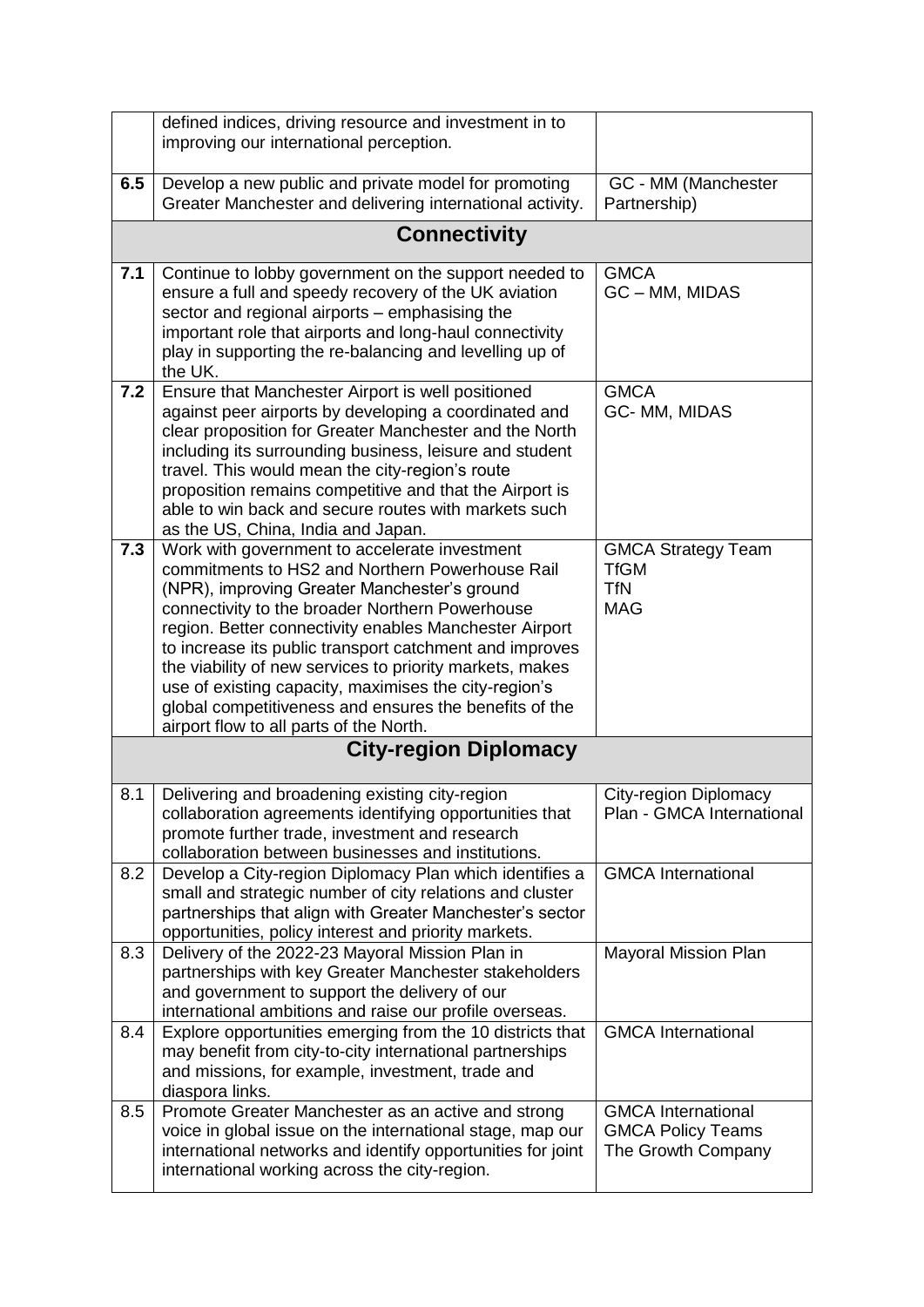|     |                                                  | (inc. MM, MIDAS and<br>others) |
|-----|--------------------------------------------------|--------------------------------|
|     |                                                  |                                |
| 8.6 | Strengthen our relationships and engagement with | <b>GMCA International</b>      |
|     | British and foreign diplomatic missions.         |                                |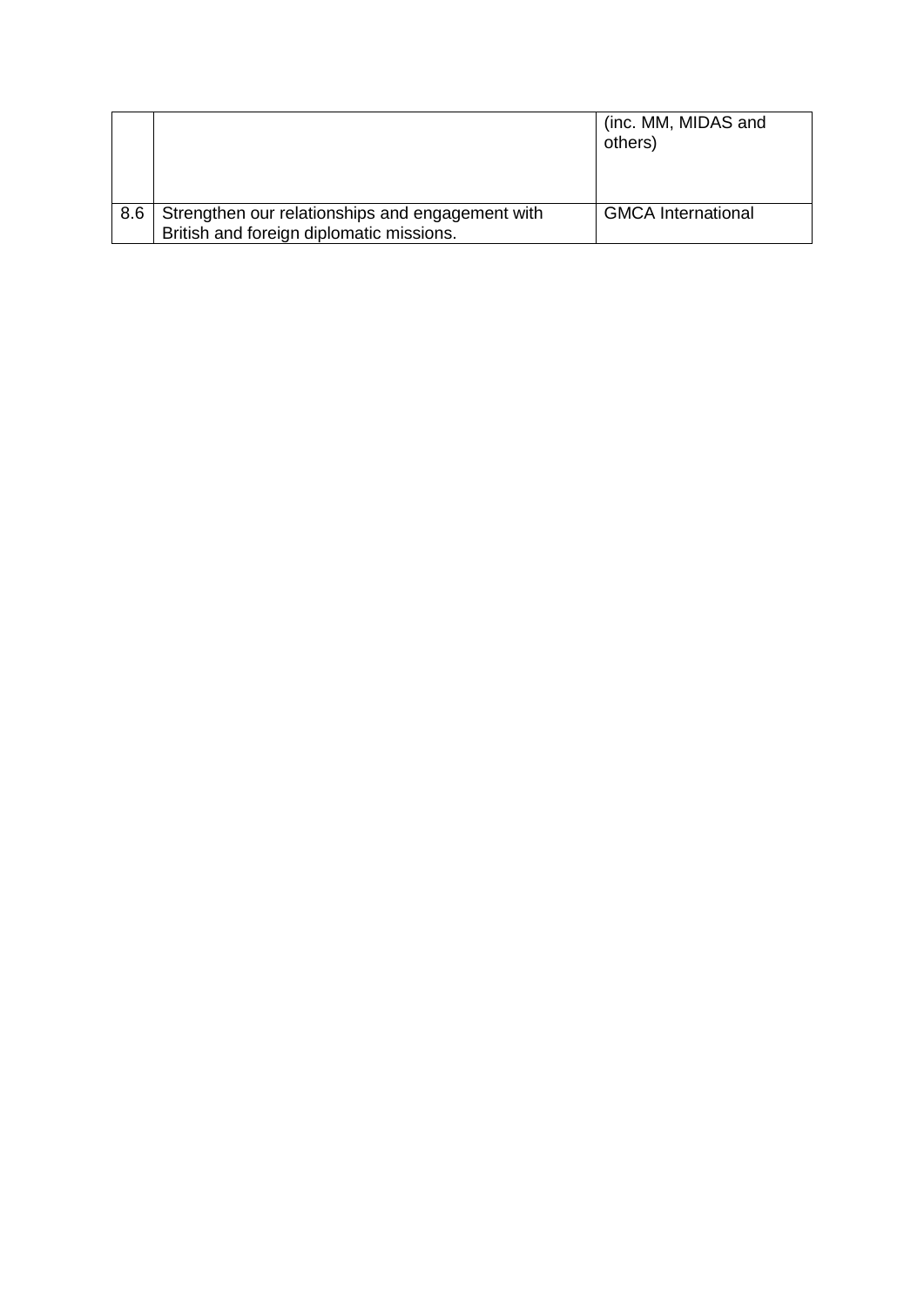## **3. Performance Framework – Indices and Measures**

| <b>Priority</b>     | <b>Target</b>                                                                                                                                                                                                                                                                                                                                                                                                                                                | <b>Monitor Indices (National)</b>                                                                                                                                                                                                                | <b>Monitor Indices (GM Monitored)</b>                                                                                                                    |
|---------------------|--------------------------------------------------------------------------------------------------------------------------------------------------------------------------------------------------------------------------------------------------------------------------------------------------------------------------------------------------------------------------------------------------------------------------------------------------------------|--------------------------------------------------------------------------------------------------------------------------------------------------------------------------------------------------------------------------------------------------|----------------------------------------------------------------------------------------------------------------------------------------------------------|
| Trade               | • Our long-term ambition is to grow our goods and service<br>exports at least in-line with the UK's average.<br>• Increase both the value of its goods and services exports<br>at least as fast as the UK as a whole<br>• Increase the average value per export of our existing<br>exporter base<br>• Increase the number of exporters across the city-region<br>• Diversify our exporting markets by increasing exports to<br>markets outside of our top 10 | Services (ONS) & Goods (HMRC)<br>• Total value of goods and service exports<br>• Top export markets<br>• Total number of exporters<br>• Average value per exporter<br>• Value of exports across the districts<br>(NUTS3)<br>• GM's Trade Deficit | <b>DIT</b><br>Number of export wins recorded by DIT<br>for Greater Manchester<br><b>GM Chamber</b><br>• Number of processed Export<br>Documents annually |
| Investment<br>(FDI) | . Our long-term ambition to remain a consistent top 10<br>European location for FDI measured by our performance in<br>the EY Attractiveness Survey.<br>• Increase the proportion of high-value jobs<br>• Increase Greater Manchester's average annual % market<br>share of total UK FDI                                                                                                                                                                      | <b>Annual EY Attractiveness Survey.</b><br><b>DIT Annual FDI Data</b><br>• Number of jobs<br>• Number of projects<br>• % of UK Total FDI Jobs                                                                                                    | <b>MIDAS</b><br>• Number of R&D projects<br>• Number of HQ projects<br>• Number of Low Carbon projects                                                   |
| Visitor<br>Economy  | • Increase both the value of international leisure and<br>business tourism<br>• Increase the volume of international leisure and business<br>tourism arrivals through Manchester Airport<br>. Increase Greater Manchester's overall share of UK<br>international visitors                                                                                                                                                                                    | <b>International Passenger Survey (IPS)</b><br>• Volume and value of international visitors to<br>the city-region<br>• Percentage of UK International visitor<br>Market share                                                                    | <b>Marketing Manchester</b><br>• Number of conferences or events<br>won<br>• Economic impact of business<br>conferences and events.<br>• Media Coverage  |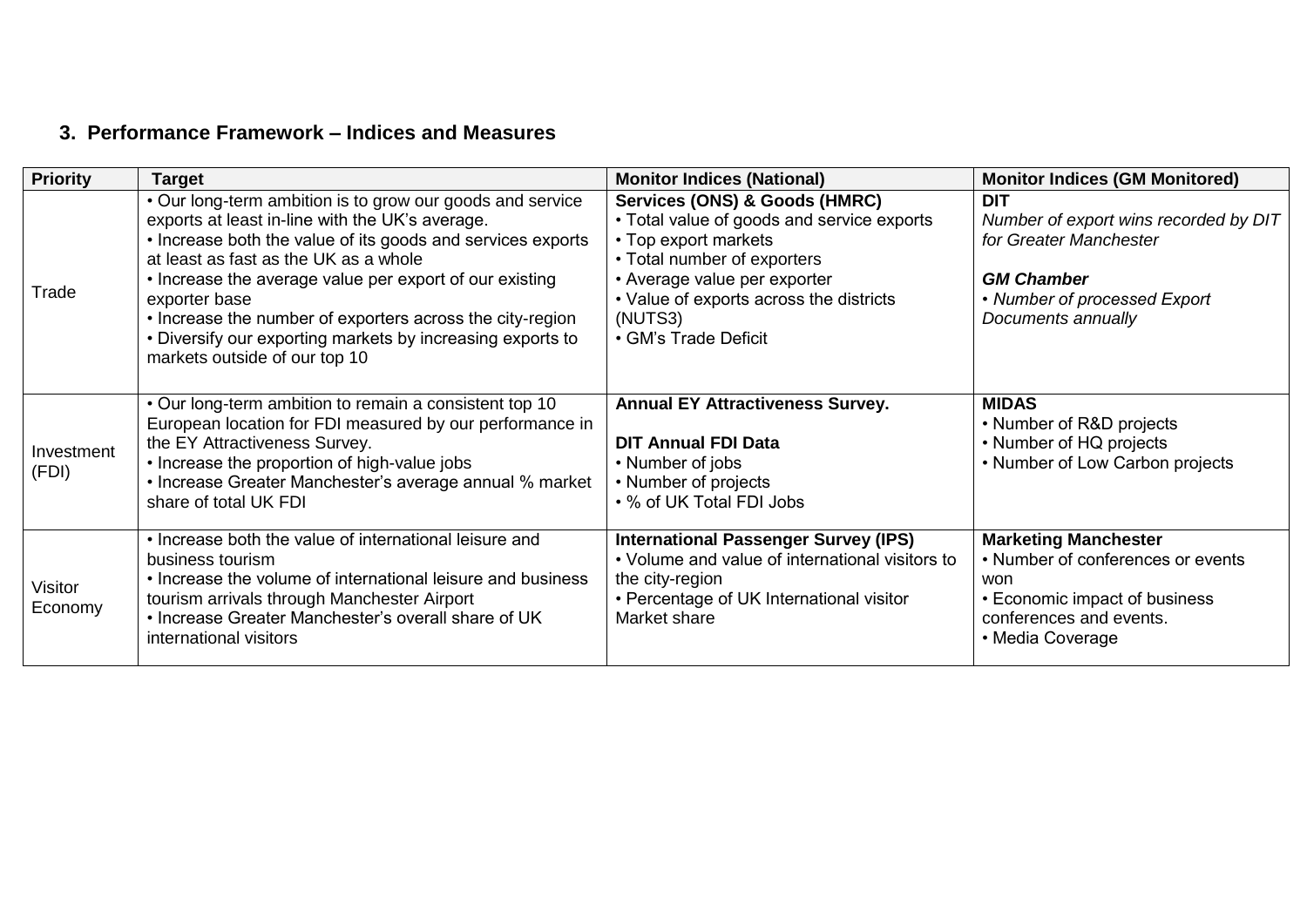| Research<br>and<br>Innovation    | • Our long-term ambition is for Greater Manchester to be<br>recognised as an international leader in research and<br>innovation, with strengths in Cyber, Health Innovation,<br>Advanced Materials, Manufacturing and Low Carbon, a<br>place where the economic benefits of innovation are felt<br>across the conurbation and our ideas are turned in to<br>solutions that are shared with the world, helping to address<br>some of societies greatest shared challenges.<br>• Maintain UoMs top 30 position on global QES education<br>rankings | <b>QES</b><br>• UoM's University Ranking<br><b>Horizon Europe</b><br>• No. of GM cross border projects<br><b>UKRI</b><br>• No. of GM cross border projects | <b>MIDAS</b><br>• No. of R&D intensive FDI projects                                                                                   |
|----------------------------------|--------------------------------------------------------------------------------------------------------------------------------------------------------------------------------------------------------------------------------------------------------------------------------------------------------------------------------------------------------------------------------------------------------------------------------------------------------------------------------------------------------------------------------------------------|------------------------------------------------------------------------------------------------------------------------------------------------------------|---------------------------------------------------------------------------------------------------------------------------------------|
| International<br><b>Students</b> | • Increase the number of international students in Greater<br>Manchester<br>• Diversify our international student base                                                                                                                                                                                                                                                                                                                                                                                                                           | <b>HESA</b><br>• Number of International Students<br>• Market breakdown - % of students coming<br>from outside our top 5                                   |                                                                                                                                       |
| Marketing<br>and<br>Perception   | • Secure and maintain a top 100 spot on the Global<br><b>Resonance Cities Survey</b>                                                                                                                                                                                                                                                                                                                                                                                                                                                             | • Position Ranking on Global Resonance<br><b>City Index</b>                                                                                                | <b>Marketing Manchester</b><br>• Volume of media coverage and digital<br>engagements<br>• Economic impact of promotional<br>campaigns |
| City-region<br>Diplomacy         |                                                                                                                                                                                                                                                                                                                                                                                                                                                                                                                                                  |                                                                                                                                                            | <b>GMCA</b><br>Number of international visits hosted<br>Number of policy exchanges                                                    |